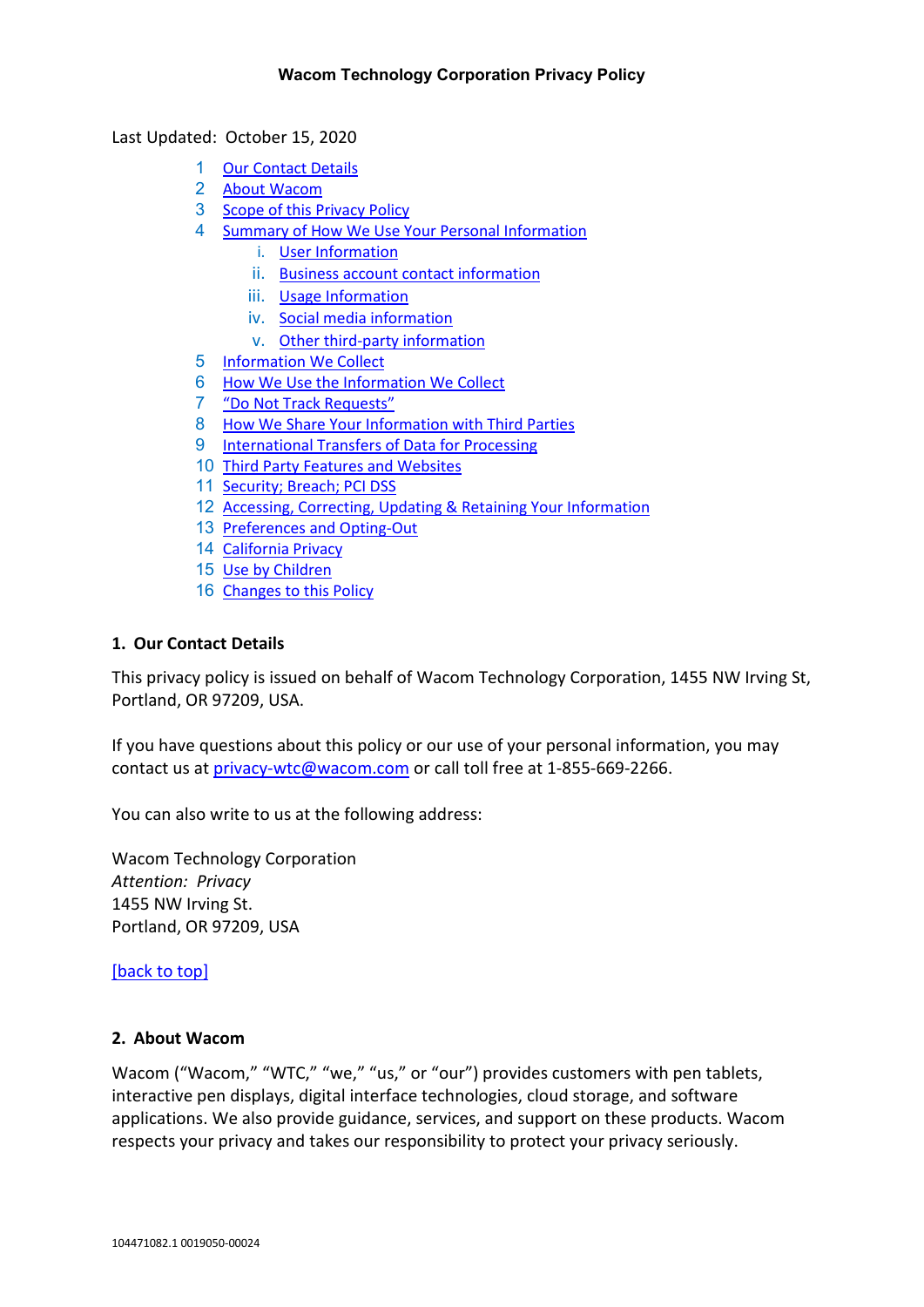A list of our subsidiaries and corporate affiliates under common control with us (our "Affiliates") can be found [here.](https://www.wacom.com/about-wacom) Wacom and our Affiliates are collectively referred to as the "Wacom Group."

### [\[back to top\]](#page-0-2)

### <span id="page-1-0"></span>**3. Scope of this Privacy Policy**

This privacy policy explains how we collect and use information that relates to you when you:

- use our websites, which include our websites listed [here;](https://www.wacom.com/en-us/websites)
- use our mobile applications ("Apps"), including Inkspace App, Bamboo Paper, Bamboo Note, Wacom Ink Note, and Sign Pro PDF;
- use our other software and products; or
- interact with us through our websites, phone, email, live chat, social media presences on platforms like Facebook and Twitter, fax, postal mail, courier, or faceto-face.

We refer to these uses and interactions as our "Services."

Although we may link to third-party websites, software, or services, this policy applies only to *our* Services. Please refer to the privacy policies on any third-party websites, software, or services to learn how they use your personal information.

We encourage you to read this policy carefully to understand our policies and practices regarding your information and how we will treat it if you elect to use our Services. We understand your use of our Services to mean that you accept and consent to the use of your information as described here.

We maintain separate privacy policies that address the privacy of applicants for employment and members of our workforce, respectively.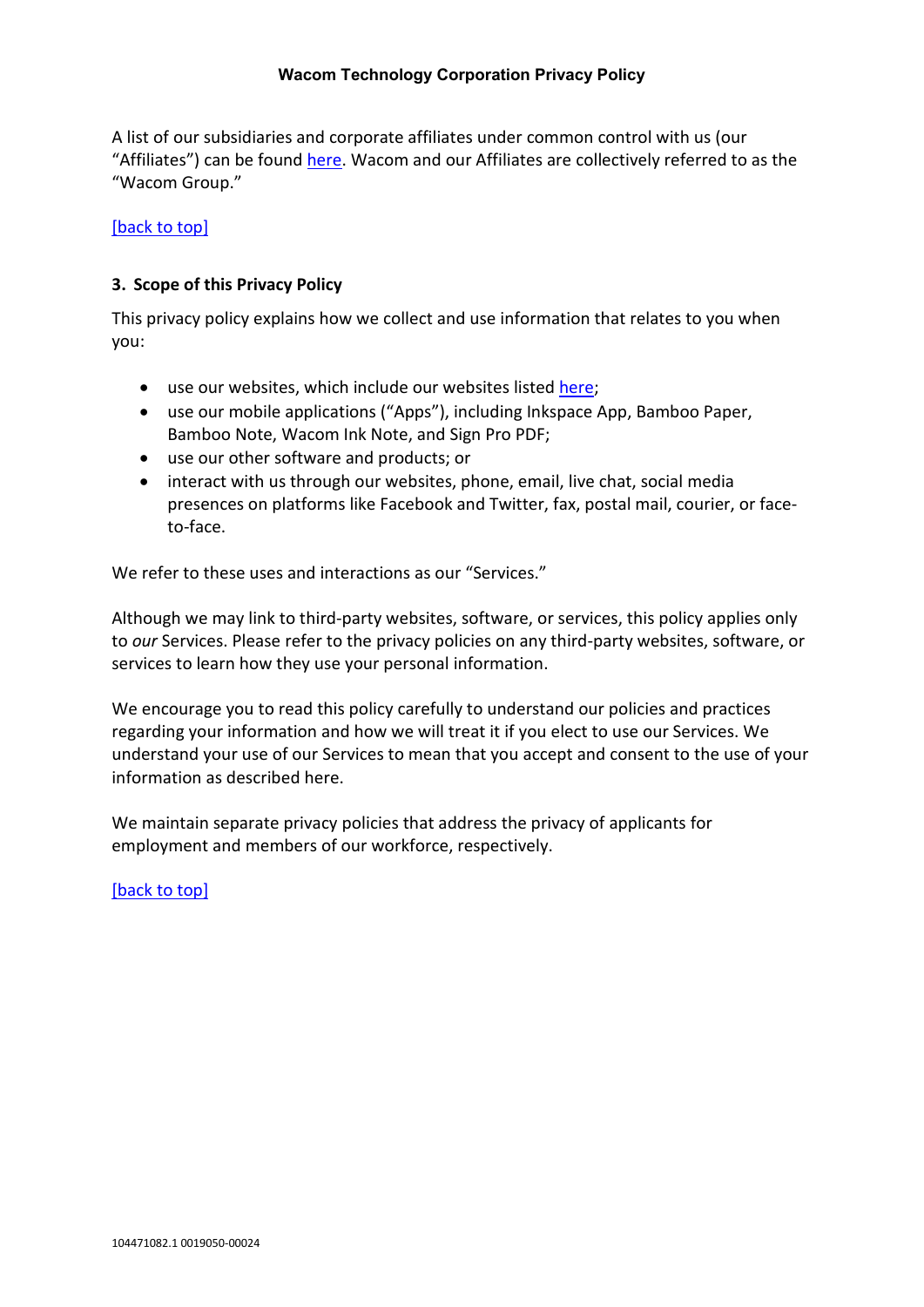# <span id="page-2-0"></span>**4. Summary of How We Use Your Personal Information**

The table below lists categories of information we collect, how we use such information, and with whom we might share such information. In Section 5 of this Policy following this table, we explain in further detail the categories of information we collect. We welcome any questions you might have after reading these parts of the Policy. Please raise them with us by emailin[g privacy-wtc@wacom.com](mailto:privacy-wtc@wacom.com) or calling 1-855-669-2266.

<span id="page-2-4"></span><span id="page-2-3"></span><span id="page-2-2"></span><span id="page-2-1"></span>

| <b>HOW WE USE PERSONAL INFORMATION COLLECTED</b> |                                            |                              |  |
|--------------------------------------------------|--------------------------------------------|------------------------------|--|
| <b>Type of</b>                                   | <b>How We Use It</b>                       | Who We Share It With         |  |
| <b>Information</b>                               |                                            |                              |  |
| <b>We Collect</b>                                |                                            |                              |  |
| User Information                                 | (1) to provide our products and Services   | (a) with our service         |  |
| (e.g., user contact                              | (2) to communicate with you about our      | providers, including         |  |
| information,                                     | products and services                      | analytics providers, to help |  |
| payment                                          | (3) to authenticate you and tailor content | us deliver and improve the   |  |
| information, user                                | (4) to improve our products and create     | <b>Services</b>              |  |
| identifiers, user                                | new products                               | (b) our Affiliates           |  |
| comments, etc.)                                  | (5) for our internal accounting, security, |                              |  |
|                                                  | and operational purposes                   |                              |  |
|                                                  | (6) for purposes required by law           |                              |  |
| <b>Business account</b>                          | (1) to provide our products and Services   | (a) with our service         |  |
| contact                                          | (2) to communicate with you about our      | providers, including         |  |
| information (e.g.,                               | products and services                      | analytics providers, to help |  |
| business name,                                   | (3) to authenticate you and tailor content | us deliver and improve the   |  |
| position, telephone                              | (4) to improve our products and create     | <b>Services</b>              |  |
| number, address,                                 | new products                               | (b) with business partners   |  |
| email, etc.)                                     | (5) for our internal accounting, security, | and resellers for support    |  |
|                                                  | and operational purposes                   | and our marketing purposes   |  |
|                                                  | (6) for purposes required by law           | (c) our Affiliates           |  |
| Usage Information                                | (1) to improve our products and create     | (a) with our service         |  |
| (e.g., indicators of                             | new products                               | providers, including         |  |
| engagement with                                  | (2) to provide targeted advertising        | analytics providers, to help |  |
| our website or                                   | (3) to better understand how our           | us deliver and improve the   |  |
| usage of Services,                               | customers' use our Services                | Services, and to provide     |  |
| IP address, device                               | (4) for our internal accounting, security, | targeted advertising         |  |
| identifier, etc.)                                | and operational purposes                   | (b) our Affiliates           |  |
|                                                  | (5) for purposes required by law           |                              |  |
| Social media                                     | (1) to provide our products and Services   | (a) with our service         |  |
| information (e.g.,                               | (2) to communicate with you about our      | providers, including         |  |
| social media user                                | products and services                      | analytics providers, to help |  |
| name, name, email                                | (3) to authenticate you and tailor content | us deliver and improve the   |  |
| address, profile                                 | (4) to improve our products and create     | <b>Services</b>              |  |
| images, etc.)                                    | new products                               | (b) our Affiliates           |  |
|                                                  | (5) for our internal accounting, security, |                              |  |
|                                                  | and operational purposes                   |                              |  |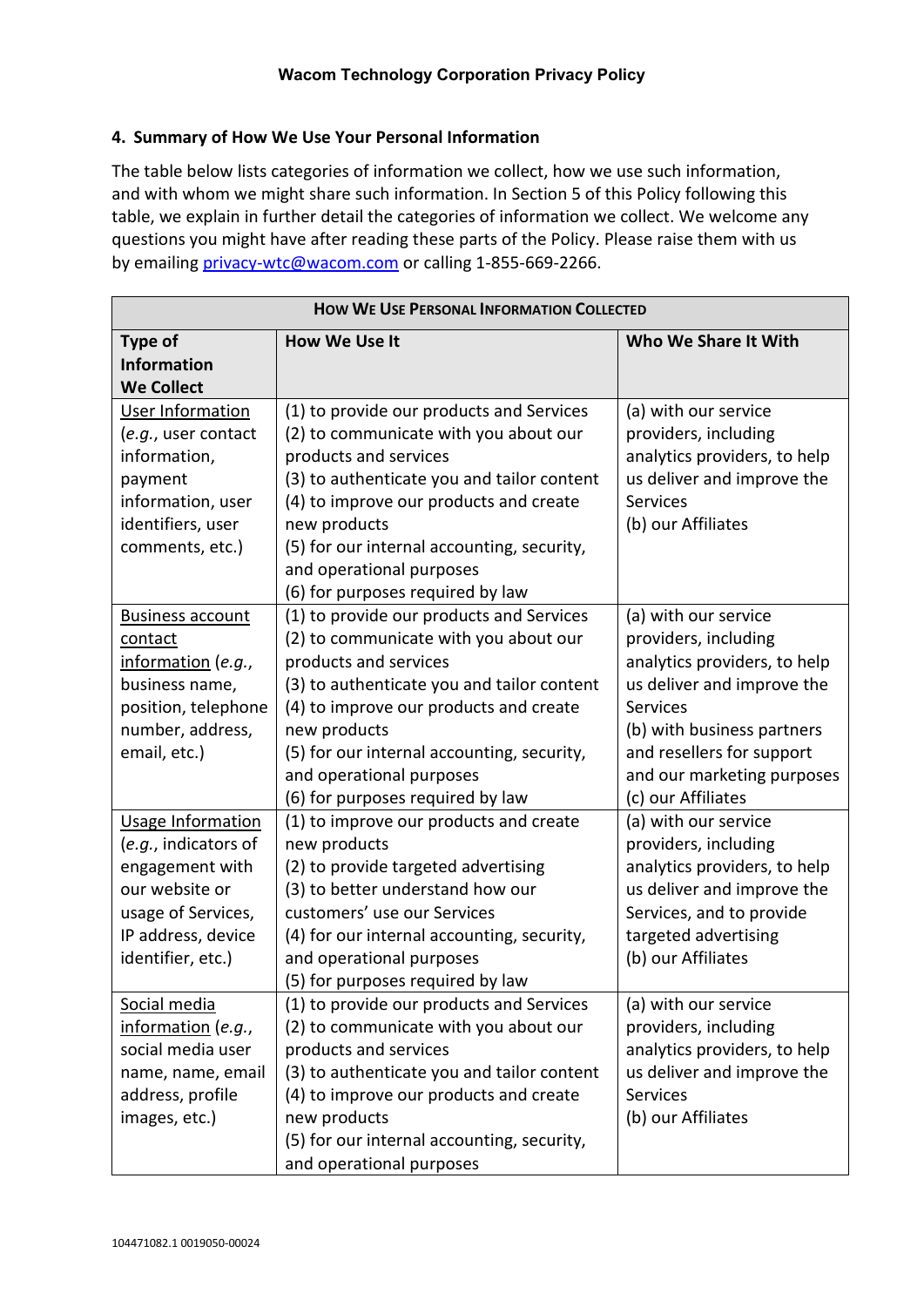<span id="page-3-0"></span>

|                     | (6) for purposes required by law           |                              |
|---------------------|--------------------------------------------|------------------------------|
| Other third-party   | (1) to provide our products and Services   | (a) with our service         |
| information (e.g.,  | (2) to communicate with you about our      | providers, including         |
| identifiers or      | products and Services                      | analytics providers, to help |
| activity indicators | (3) to authenticate you and tailor content | us deliver and improve the   |
| received from       | (4) to improve our products and create     | <b>Services</b>              |
| payment processor   | new products                               | (b) our Affiliates           |
| or sales partners)  | (5) for our internal accounting, security, |                              |
|                     | and operational purposes                   |                              |
|                     | (6) for purposes required by law           |                              |

### [\[back to top\]](#page-0-2)

### <span id="page-3-1"></span>**5. Information We Collect**

In general, the information we collect is of two types: (a) User Information and (b) Usage Information. We also collect business account information and social media information from some persons under the circumstances described below.

We collect information from you in several ways. You provide us with certain identifying information when you create a Wacom account or access our Services. We also collect certain information automatically as you interact with our Services. We may also receive information about you from other sources. We may collect personal information from you when you register as a user or to learn more about our products, request a demo or evaluation period, provide comments and suggestions, sign up for newsletters, enter competitions and promotions, interact with us on our social media channels, order Apps, products or services, request and utilize maintenance and support services, request white papers, sign up for events or seminars, submit content or send us feedback. If you contact our customer support on the telephone, we may collect User Information from you during your call to provide our Services to you. *If you do not want us to collect this information, please do not provide it, but you may not be able to take advantage of our Services or certain features of our Services*. For example, where we need to collect information to provide Services to you and you fail to provide that information when requested, we may not be able to provide the Services. Examples of information we directly collect from you include:

**User Information.** This means information collected about users of the Services and includes contact information. It also includes any content you store on our Services, including requests, questions, comments or reviews you share with us or others who use our Services. "User Information" also includes information that you provide to us to make purchases, such as payment information, identifiers, and delivery address. If you contact our customer support, the User Information we collect will also include recordings of your communications with customer support. Users may create and store their content data including, without limitation, handwriting text, designs and graphics in our Services, and such content data could be "User information" as well. The content data may contain sensitive personal information.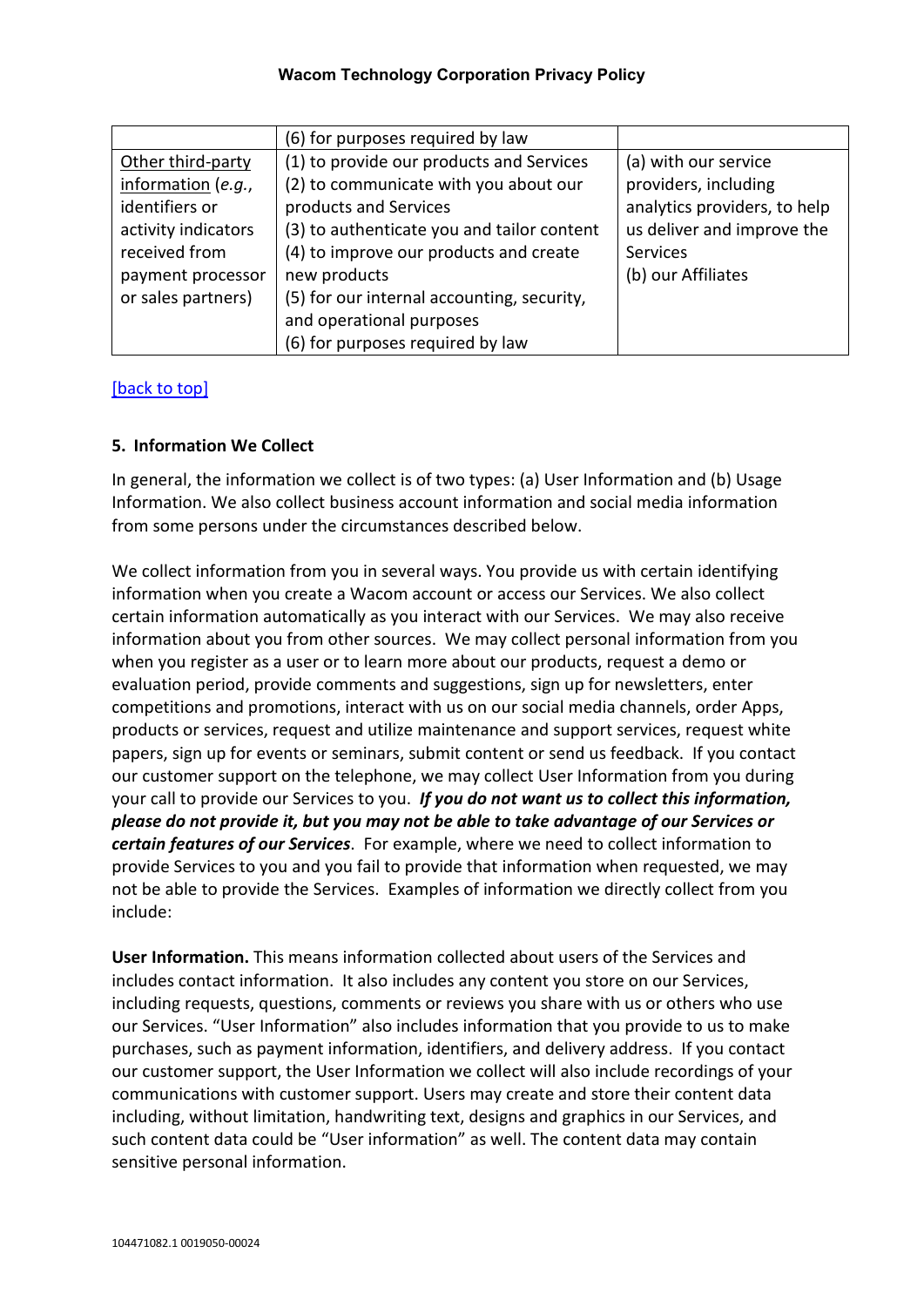**Business account contact information.** This means business contact information such as name, title, job function, business name, business address, business e-mail address, and business phone number that we collect about people we serve or work with, including actual and prospective customers, alliance and channel partners, contractors, vendors and other parties interested in Wacom or its products and services.

**Usage Information.** We collect information about your interactions with our Services. This includes or can relate to your personal information. This information enables us to, among other things, improve our Services and your experience, see which areas and features of our Services are popular and count visits, provide you targeted advertising based upon your interests and to analyze trends, administer our websites, track how you engage with our websites and other Services, learn about the systems, browsers, and apps you use to interact with our Services, gather demographic information about our user base as a whole. We also use analysis tools and methods to allow us to better understand how our customers use our Services. This includes how often the Services are used, the events that occur within the application, aggregated usage, performance data, any exceptions that occur within the software and the source from which the application was downloaded.

To do this, we use cookies and similar technologies, such as web beacons, to help us collect this information. The companies that provide the cookie and similar technologies used in our website have access to and might use the Usage Information gathered through these technologies. Such uses might include the development and improvement of services and products for our website, as well as the development of these companies' capabilities outside of the services provided to us, including sharing information with these companies' business partners.

Our collection and processing of cookies is described in greater detail in our Cookie Notice which may be found [here.](https://www.wacom.com/en-us/cookie-notice) We also compile certain information automatically and store it in log files. This information can include:

- internet protocol (IP) addresses
- browser type,
- browser language,
- device identifier,
- device type,
- internet service provider (ISP),
- referring/exit pages,
- length of visit,
- pages viewed,
- operating system,
- date/time stamp,
- clickstream data,
- crashes,
- system activity,
- hardware settings,
- time zone,
- the date and time of requests, and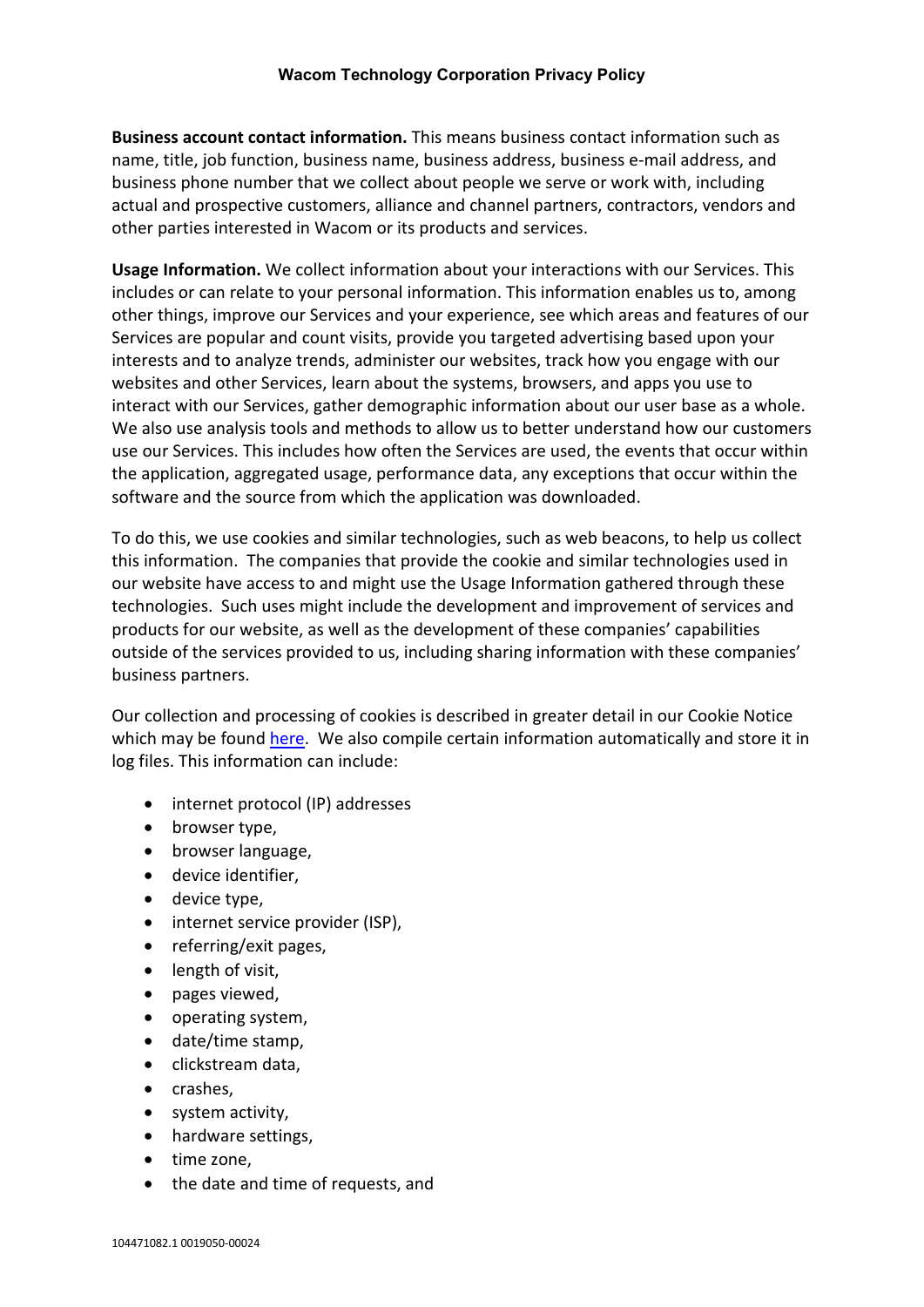• referral URL

We may combine this automatically collected log information with other information we collect about you. If you reach out to us over the telephone or via facsimile, we may also log information such as your phone number, forwarding calls, SMS routing information, and types of calls.

**Social media information.** If you choose to login to our Services using social media accounts, we will receive your name, email address, and, generally, your social media identifier (sometimes also referred to as a user name or handle). When a routing social media platform allows, we also sometimes receive your profile images and historical information about your interaction with our social media presences. We also monitor social media sites for engagement with our products and services, particularly including our social media presence. We may receive, consistent with the privacy practices of the social media platforms that we monitor, public information about interactions (such as retweets, reposts, likes, and other reactions) with our social media platform, mentions of our products or services, information about our social medial followers, and information sent to us in direct messages or replies. When you send us direct messages or replies, we receive and process any personal information in these messages. So, for instance, if you mention that you received one of our products for your birthday, we would receive and store that information as part of our records of our support interactions with you.

We also use third-party social media tools to identify journalists and influencers relevant to our products and services. These tools may provide public biographical information on journalists and influencers. We use this information to make information about our products and services available to influencers, to measure the impact of influencers' own social media profiles, and to communicate with influencers about our products.

**Other third-party information**. We receive information about you from third parties who support our Services including our payment processor, third-party marketplaces, and our sales channel partners. We may add this third-party-provided information to the information we collect on you from our Websites.

## [\[back to top\]](#page-0-2)

### <span id="page-5-0"></span>**6. How We Use the Information We Collect**

We use your personal information for a number of purposes that we believe to be consistent with your expectations when you interact with us and our Services:

• **To provide Services and support***.* We use your personal information to provide and manage the Services, communicate with you about our Services, and fulfill any contractual obligations we otherwise have with you. In addition, we use your personal information to support your use of the Services and to ensure the quality and security of the Services.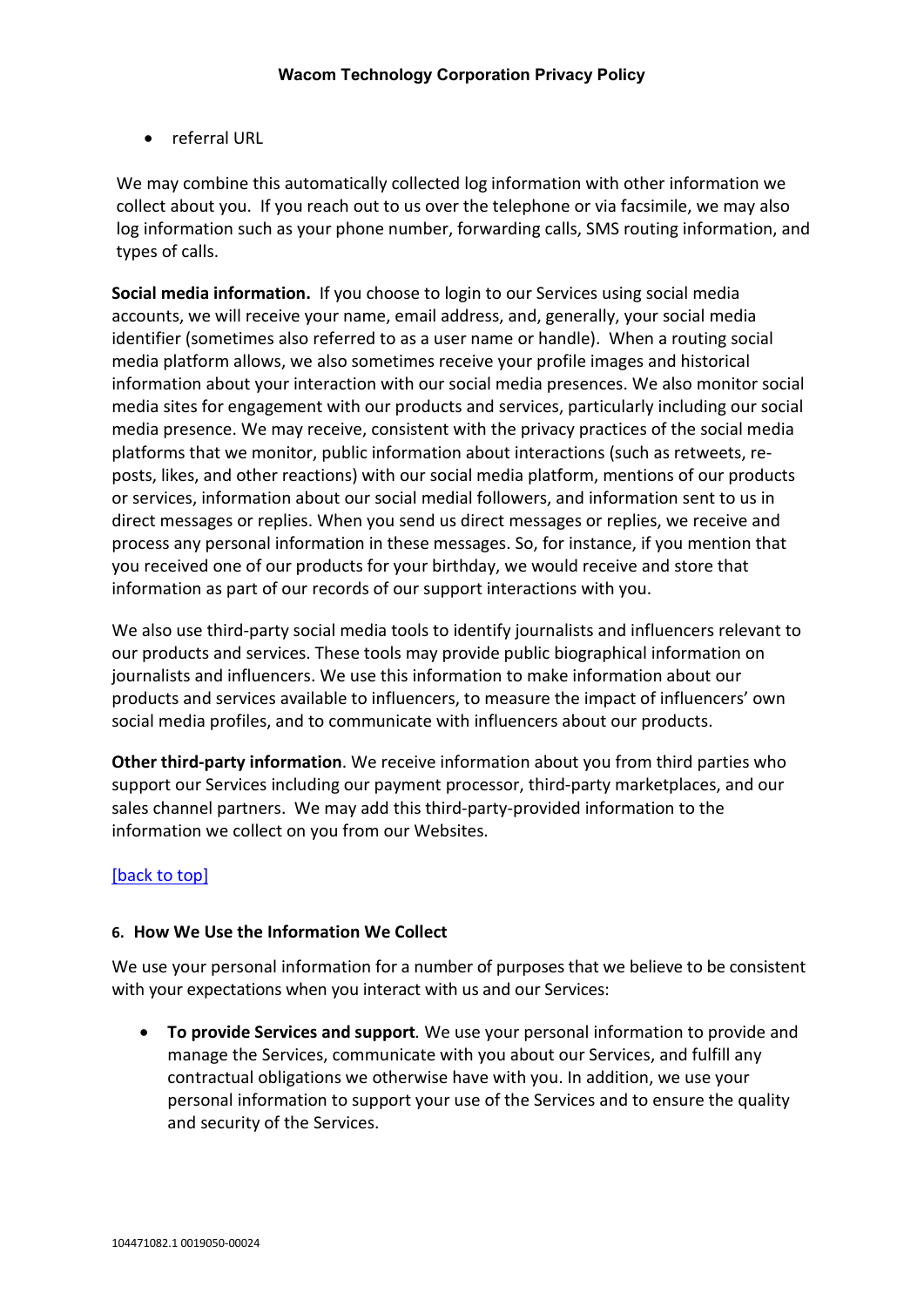- o In response to your inquiry, request, or purchase, we use your personal information to provide reports, consulting services, educational services, training, maintenance, technical support, customer support, or other support services.
- o We use your personal information, including information stored on your systems, to implement our Software or Apps. We keep any temporary copies of data that we access, use, or create to do so only for the time period necessary.
- $\circ$  We may also use your personal information to provide you updates, notices, and security alerts along with support and administrative messages.
- o We record all calls for support and keep records of your communications and ours to provide and improve customer service to you and others.
- $\circ$  We also use personal information to manage your account and verify your identity.
- o We use your personal information to otherwise support your account.
- o We use your personal information when needed to perform accounting functions.
- o We use your personal information to provide relevant product information via our Websites. We may also provide you with information about third parties and their terms of use and privacy policies when you purchase their applications on the Websites.
- o We may also use your information to customize your interaction with our Websites and carry out any other purpose for you provided us with your personal information (subject to applicable data protection laws).
- **To authenticate your identity and to tailor content.** When you create or login to an account with Wacom, we use your personal information for the purpose of providing you a login to the Services. We use personal information to verify your identity and manage access to your Wacom account. This account enables us to provide a verifiable way for us to respond to your requests or inquiries, including processing your orders, accepting orders and payments, sending confirmations, providing invoices, processing requests for information about our products, processing downloads for whitepapers or product demonstrations/evaluations, and processing warranty requests). And, if you elect to link your Wacom account to your personal social media account, we use personal information relating to your social network accounts you have elected to use (*e.g.*, Facebook, Twitter or Google+) to create or access your Wacom account.
- **For online forums, online events, and in-person events***.* We may use your information to facilitate your participation on our online forums such as user groups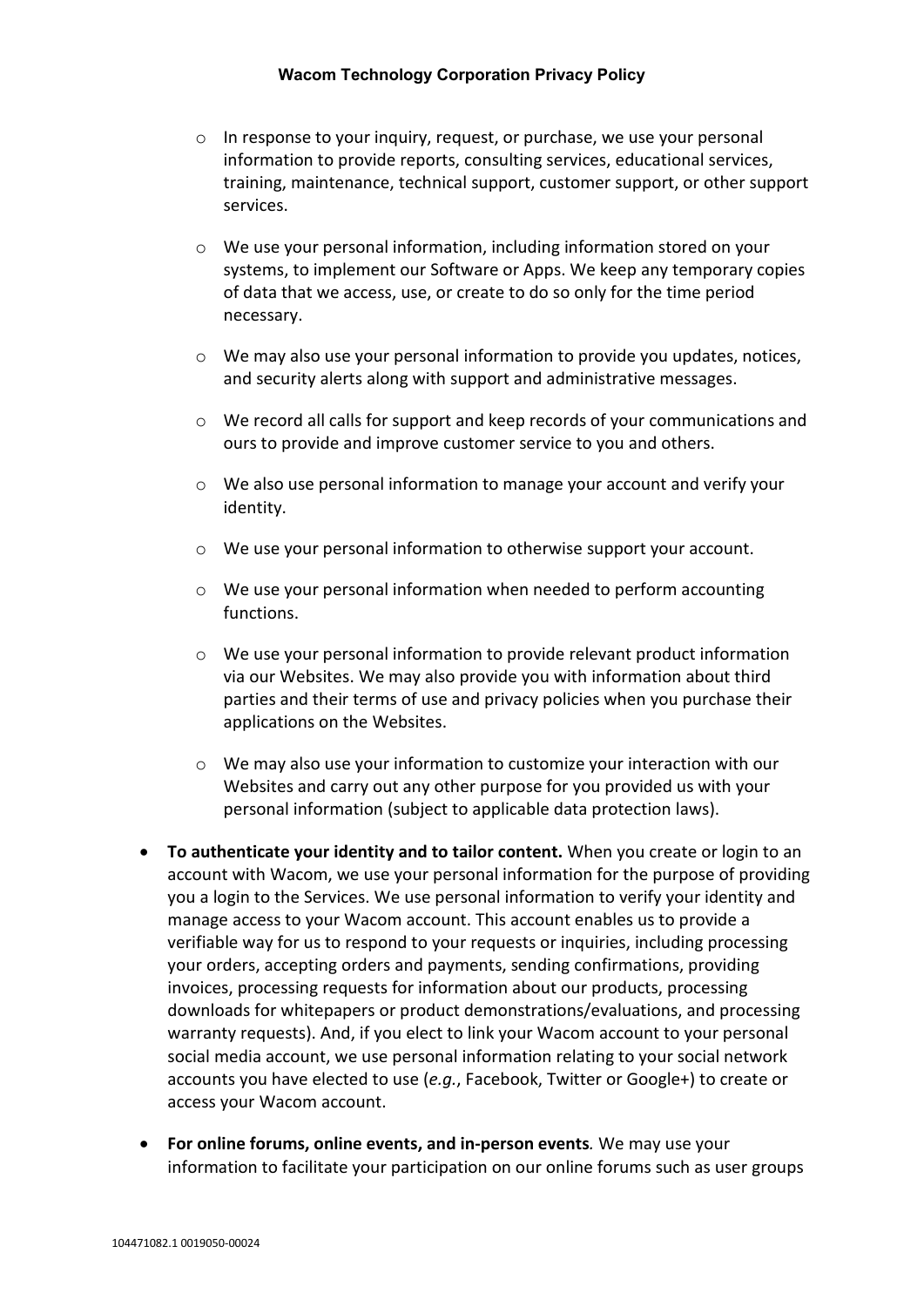and bulletin boards. We may also do so to facilitate your participation in live or online events such as training seminars or conferences.

- **Prevent improper or illegal activity.** We use personal information to protect, investigate, and deter against fraudulent, unauthorized, or illegal activity on or relating to our Services.
- **To meet legal requirements***.* Wacom may be required to use or discloses your personal information when necessary to comply with legally mandated reporting, subpoenas, court orders, or other legal process requirements.
- **To market and improve our products and services and to create new products and services***.* We use your personal information to:
	- o conduct marketing activities to inform you about our products, services, and events.
	- o conduct surveys about our Services and your use of our Services.
	- o Administer, contests or sweepstakes, to send promotional emails, process entries, notify participants of the winners, comply with applicable laws and regulations for the contests, sweepstakes and rewards, and to deliver rewards.
- Further, we may use information for analytics purposes and to operate, maintain and improve our products and services. We may also use information to create new products and services.
- **Other purposes.** We may use your information for any other legal, business or marketing purposes that are compatible with this Policy.

## [\[back to top\]](#page-0-2)

<span id="page-7-0"></span>**7. "Do Not Track Requests."** Your web browser and mobile device may allow you to adjust your browser settings so that "do not track" (DNT) requests are sent to the websites you visit. Wacom respects your wishes and will not track user activity once DNT signals have been activated. *However,* our third-party service providers may not respond to DNT signals.

- <span id="page-7-1"></span>**8. How We Share Your Information with Third Parties. Wacom may disclose your information in the following circumstances:**
	- **Business Partners, Resellers and Subcontractors.** Wacom may share your personal information with business partners, resellers and subcontractors (such as third-party distributors and resellers, vendors, suppliers and other service providers), who may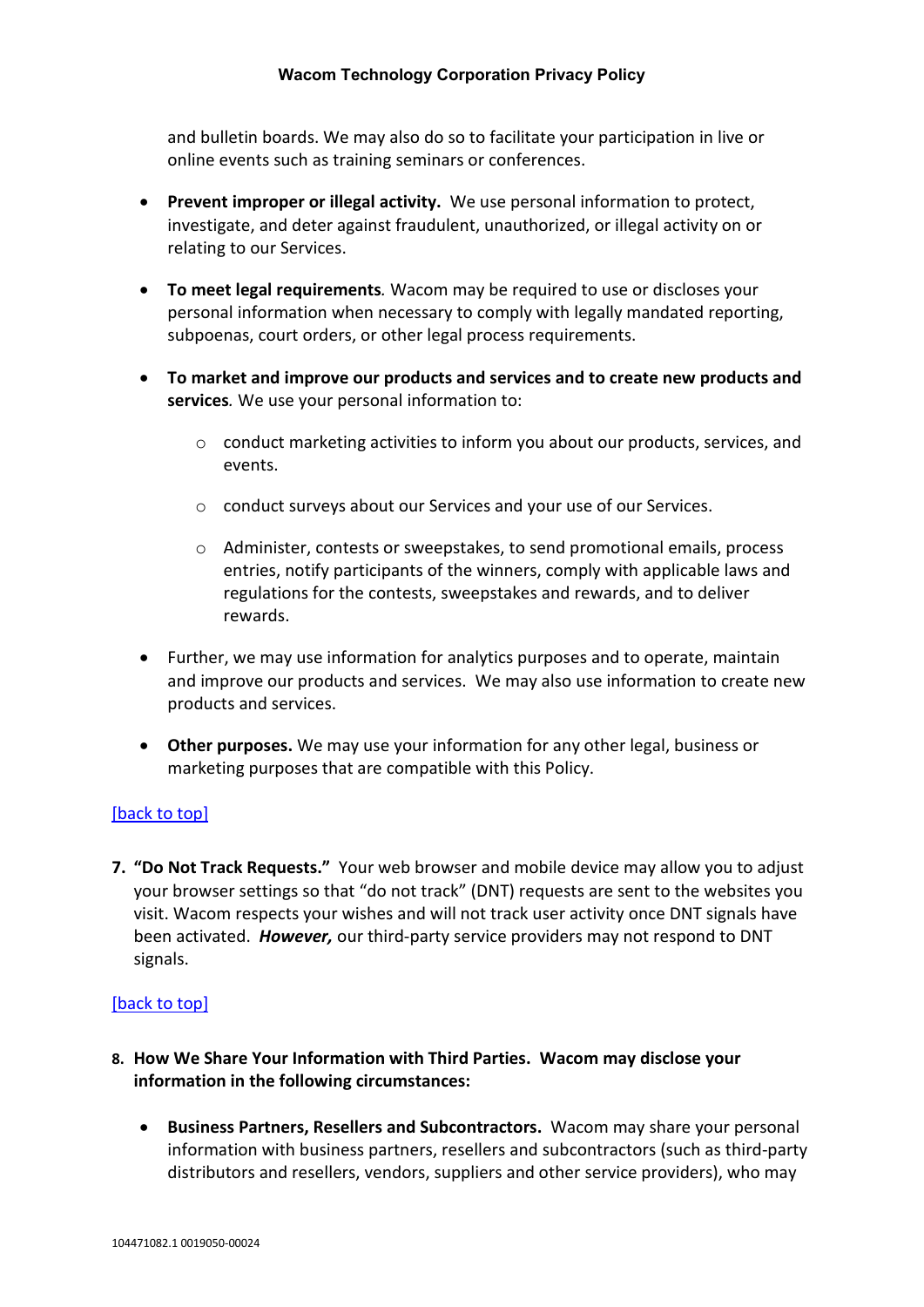use the information to fulfill product orders, process payments, develop and improve products, contact you about product orders or in connection with the performance, operation, and support of the Services or solutions, performing marketing or consulting services, respond to your requests or as otherwise appropriate in connection with a legitimate business need. Further, we may disclose personal information to service providers who host or facilitate the delivery of online training, seminars and webinars; email-delivery services and other technology providers; and third parties that may assist in the delivery of marketing materials, technical support services or other products, services or information. We also share information with our third-party payment processor.

Onward transfers to third-party service providers who are our processors will be made in accordance with applicable data protection laws. These third-party processors are only authorized to use your information as necessary to provide the respective service. We may also share your information at your request or as a consequence of your choices with (i) business partners, resellers and independent software vendors from which you purchase products or services or license mobile applications, software or a software service via our Websites; (ii) the operator of a social media network (*e.g.*, YouTube, Facebook, Twitter, Tumblr, Pinterest, LinkedIn and Instagram) with whom you share content; or (iii) the operator of a third-party communications or storage provider with whom you share content via email, cloud storage, photo storage, or any other third party with whom you have chosen to export your content.

- **Analytics Providers.** To third parties conducting marketing studies and data analytics, including those that provide tools or code which facilitates our review and management of our Services, such as Google Analytics or similar software products from other providers. For example, we use Google Analytics to analyze usage to our Services (e.g., our products, Websites and Apps). We may also use Google Analytics in conjunction with Google's advertising services. With this capability, we or Google may link Google Analytics information with information about visits to multiple sites. We use these tracking technologies to provide tailored advertising and evaluate our marketing efforts. For more information about how Google collects and processes data when you visit websites or use apps that use Google technologies, please see "How Google uses data when you use our partners' sites or apps" at [www.google.com/policies/privacy/partners.](http://www.google.com/policies/privacy/partners)
- **Transfer or Assignment in Connection with Business Transfers or Bankruptcy.** In the event of a business transition, such as a merger, acquisition, reorganization, bankruptcy or other sale of all or a portion of our assets, any information owned or controlled by us may be one of the assets transferred to third parties. Wacom shall provide notice of such a business transition via prominent notice on our Websites. We reserve the right, as part of this type of transaction, to transfer or assign your information and other information we have collected from customers and users of the Services to third parties. Other than to the extent ordered by a bankruptcy or other court, or as otherwise agreed to by you, the use and disclosure of all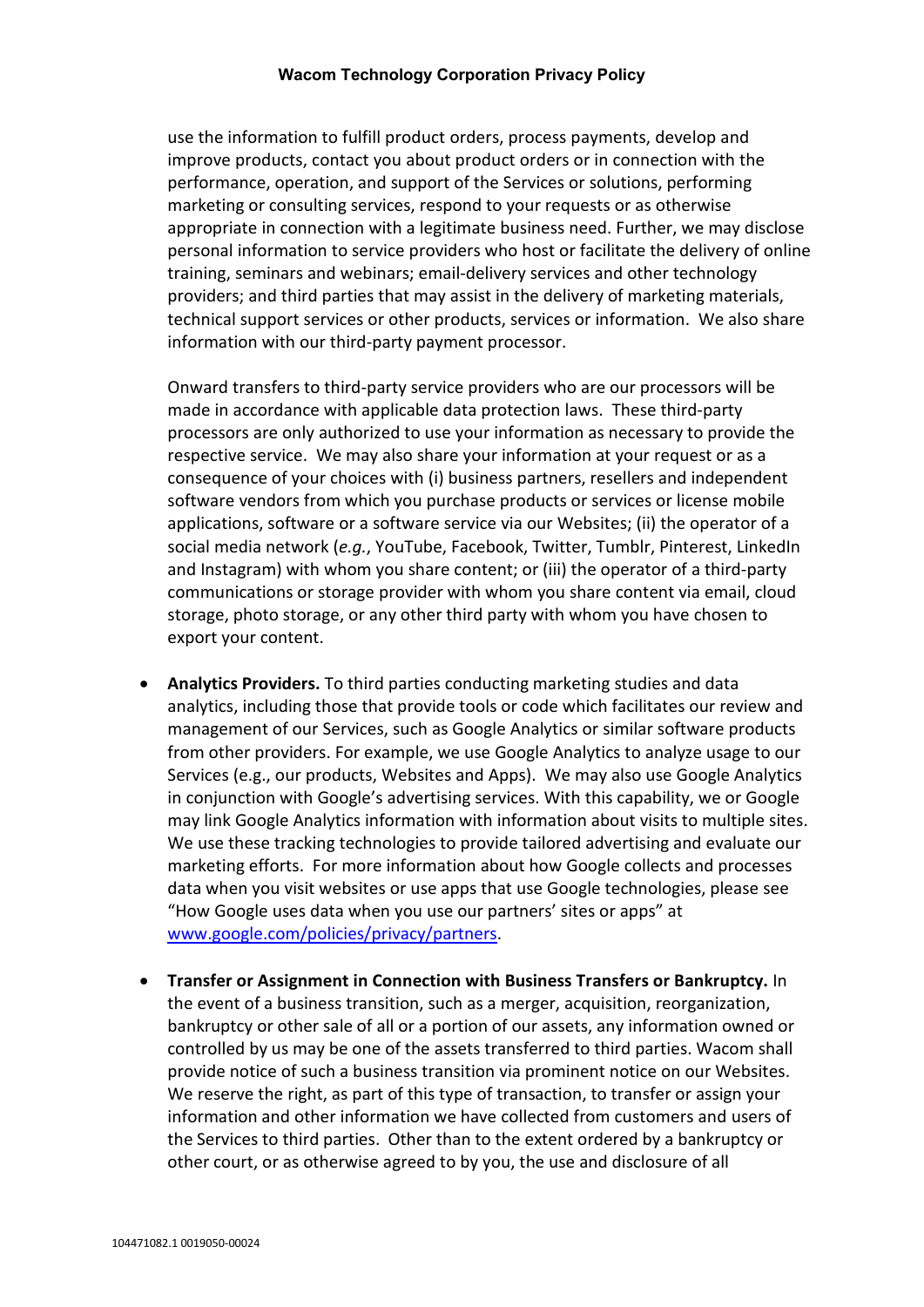### **Wacom Technology Corporation Privacy Policy**

transferred information will be subject to this Policy. However, any information you submit or that is collected after this type of transfer may be subject to a new privacy policy adopted by the successor entity in compliance with applicable laws and regulations.

- **Response to Subpoenas or Court Orders; Protection of Our Rights; Safety.** As required or permitted by law, regulation, legal process or other legal requirement, or when we believe in our sole discretion that disclosure is necessary or appropriate, to respond to an emergency or to protect our rights, protect your safety or the safety of others, investigate fraud, comply with a judicial proceeding or subpoenas, court order, law-enforcement or government request, including without limitation to meet national security or law enforcement requirements, or other legal process and to enforce our agreements, policies and terms of use.
- **To Our Affiliates**. We may share some or all of your information with our Affiliates. We will require all entities to comply with the terms of this Policy with regard to their use of your information.
- **Publicly Posted Content**. If you post comments, images, and other content to a location which is public-facing, including any public-facing Websites, Apps, storage locations, or social media, your posted information will be publicly viewable.
- **With Your Consent**. We may share some or all of your information to any other third party with your affirmative consent. For instance, we display personal testimonials of satisfied customers on our Websites in addition to other endorsements. With your consent we may post your testimonial along with your name. If you wish to update or delete your testimonial, you can contact us at the address shown at the top of this policy.
- **Anonymized Data.** We may share information that has been anonymized with others for their own uses, in accordance with applicable laws and regulations.

## [\[back to top\]](#page-0-2)

### <span id="page-9-0"></span>**9. International Transfers of Data for Processing**.

Please be aware that any information processed under this Policy may be transferred to or from another country or territory which provides different or less comprehensive privacy and/or security protections for the information.

Because of the global nature of our business, a co-operation among the Affiliates in the Wacom Group with respect to certain parts of the Services is established. As a consequence, when certain information is shared within the Wacom Group, information relating to you might be processed outside of your local jurisdiction, including without limitation in the United States, the European Economic Area (EEA) and/or Japan. All information collected and transferred under this Policy to other Affiliates in the Wacom Group will remain subject to this Policy and applicable data protection laws.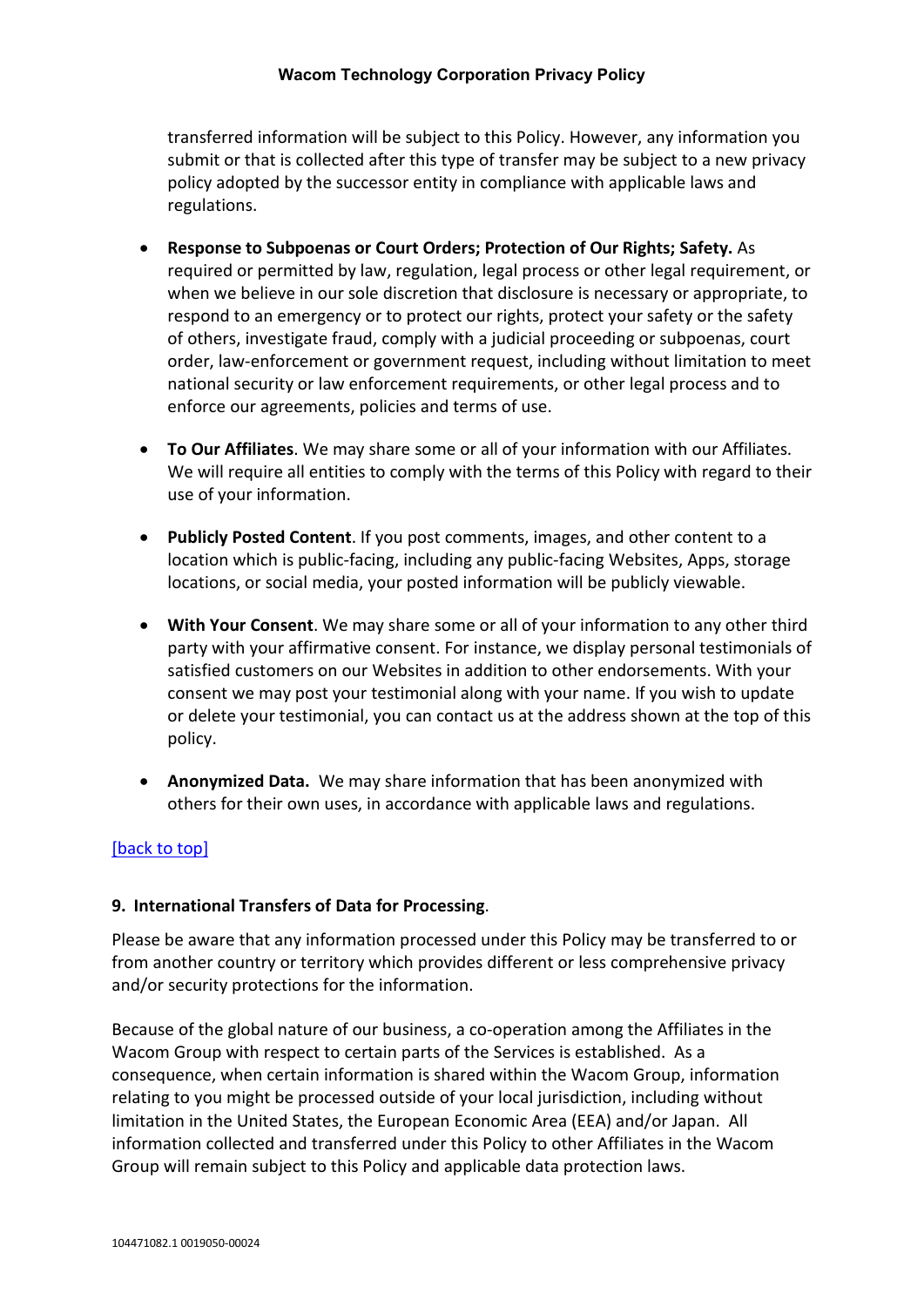### **Wacom Technology Corporation Privacy Policy**

Also, many of our third-party processors are based in different jurisdictions, including the United States, the EEA and/or Japan. Information transferred to our processors will contractually be required to comply with the obligations set forth in this Policy.

Where we transfer your information to a country or territory which provides less comprehensive privacy and/or security protections for the information, we will continue to ensure that all such transfers of your information shall be performed in a manner compliant with applicable data protection laws.

By your use of the Services and acknowledgement of our Privacy Policy, you consent to your information being transferred to and processed by Wacom, the Wacom Group, Wacom's service providers and third parties outside of your local jurisdiction.

## [\[back to top\]](#page-0-2)

## <span id="page-10-0"></span>**10. Third-party Features and Websites**

As stated above, the Websites may contain links to or features from other websites. This Policy covers the processing of information by Wacom for our Services, and does not cover the processing of information by such third-party websites or features. Wacom is not responsible for the privacy policies, cookie policies, terms of use and/or practices of third parties that you have accessed from our Services. We encourage you to be aware when you leave our Services and to read the privacy policy, cookie policy, terms of use and other statements on that third-party site or for that third-party service.

## [\[back to top\]](#page-0-2)

### <span id="page-10-1"></span>**11. Security; Breach; PCI DSS**

Wacom takes reasonable and appropriate precautions to help protect your information. We believe that these precautions take into due account of the risks involved in the processing and the nature of the information. However, given the nature of the internet and the fact that network security measures are not completely protective or impenetrable under all circumstances, we cannot guarantee the security of your information.

When registering for access to a secure area of one of our Services, we will ask you to select a username and password. We recommend that you do not divulge your password to anyone. We will never ask you for your password in an unsolicited phone call or in an unsolicited email. Also, remember to sign out of the Service and close your browser window, your software, application or other Service when you have finished your work. This is to ensure that others cannot access your information and correspondence when accessing your computer.

When you make a payment at our Websites, we comply with our obligations under the Payment Card Industry Data Security Standards (PCI DSS), and we ensure that any third-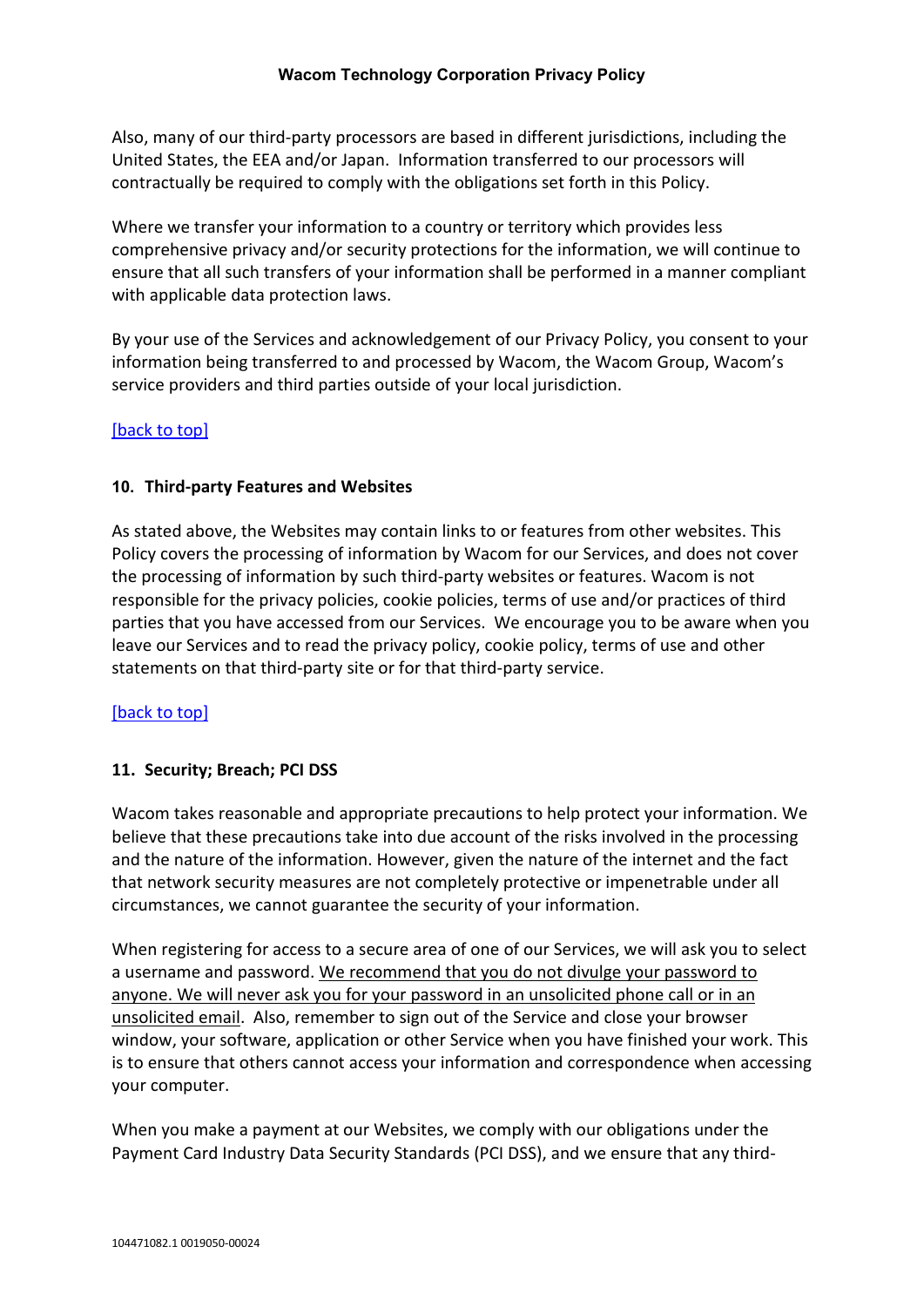party service providers to our Services who process customer credit cards also comply with the requirements set forth in the PCI DSS.

Any sharing of your information with third-party processors who are operating at our instruction will be made in accordance with applicable data protection laws. These thirdparty processors will be required to comply with appropriate security and breach notification measures to protect your information.

We have put in place procedures to deal with any suspected personal information breach and will notify you and any applicable regulator of a breach where we are legally required to do so.

If you have any questions about the security of our Services, you can contact us using the contact information at the top of this policy.

## [\[back to top\]](#page-0-2)

## <span id="page-11-0"></span>**12. Accessing, Correcting, Updating & Retaining Your Information**

You may access, modify, amend, restrict or remove your Wacom account information by logging into your Wacom account and accessing your Wacom account information.

Furthermore, you are entitled to request information about the personal information we store about you at any time. You may also request to correct, update or remove information about yourself at any time. For any such request you may contact us at the address shown at the top of this policy. If your information is provided to us by your employer, you should direct your requests to your employer.

You will not have to pay a fee to access your information; however, we may charge a reasonable fee if your request is clearly unfounded, repetitive or excessive. Alternatively, we may refuse to comply with your request in these circumstances.

We will retain your information and the data we process on behalf of our customers as necessary to fulfill the purposes for which we have collected the information, for as long as your Wacom account is active, as needed to provide you our Services or to comply with legal or regulatory obligations. We will retain and use this information as necessary to comply with our legal obligations, resolve disputes, and enforce our agreements. If you delete any of your Wacom account information, we may retain certain information if required by law or for legitimate business purposes or to complete our contractual obligations to you.

If you become an inactive customer, or if we close or suspend your Wacom account, we will continue to adhere to the then current Policy when we collected your information so long as we retain it in our possession. We may delete any or all of your information at any time without notice to you for any reason or no reason unless otherwise required by law or contract to retain it.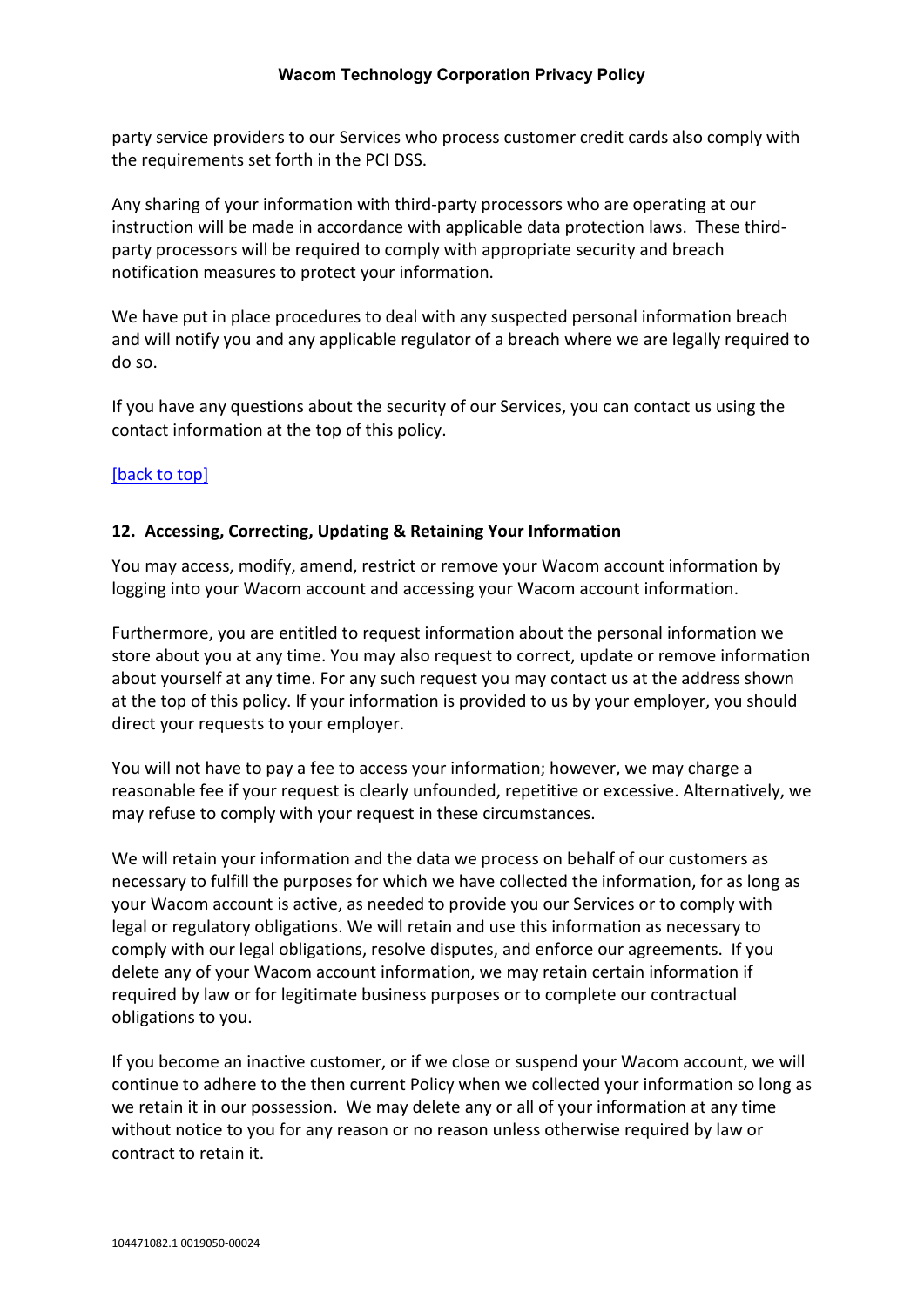### **Wacom Technology Corporation Privacy Policy**

We may need to request specific information from you to help us confirm your identity and ensure your right to access your information (or to exercise any of your other rights). This is a security measure to ensure that your information is not disclosed to any person who has no right to receive it. We may also contact you to ask you for further information in relation to your request to speed up our response.

We will attempt to respond to any request to access your information within 30 days. It may take us longer if your request is complex or you have made multiple requests in which circumstances we will notify you and keep you apprised of our progress.

## [\[back to top\]](#page-0-2)

## <span id="page-12-0"></span>**13. Preferences and Opting-Out**

Our Services provide visitors and customers the opportunity to opt-out of receiving specific types of communications from us and our partners at the point where we request information about the visitor or customer. In addition, if you have previously signed up to receive information about our Services, you may unsubscribe or opt out of all future marketing communications from us that do not relate to products or services you have already ordered by removing your contact and other information from our marketing and communications databases by (a) e-mailing us or (b) clicking the unsubscribe link on any email marketing communication you receive.

We partner with a third party to display advertising on our website or to manage our advertising on other sites. Our third-party partner may use cookies or similar technologies to provide you advertising based upon your browsing activities and interests. For more information on our use of cookies and how you may choose to opt-out of accepting cookies, please review our [Cookie Notice.](https://www.wacom.com/en-us/cookie-notice)

### [\[back to top\]](#page-0-2)

### <span id="page-12-1"></span>**14. California Privacy**

In 2018, the state of California enacted the California Consumer Privacy Act ("CCPA"), which affords certain rights for California residents. This section specifically addresses the rights of California residents under the CCPA.

### *A. Collection Categories*

As explained above in Sections 4 and 5, we collect a variety of categories of information in connection with providing the Services. We explain these categories again, specifically in the context of the CCPA. In providing the Services, we collect the following categories of personal information: an individual consumer's name, postal or mailing address, Internet Protocol (IP) address, unique personal identifier or online identifier, email address, account name, telephone number, bank account number, credit card number, debit card number, or other financial account information provided.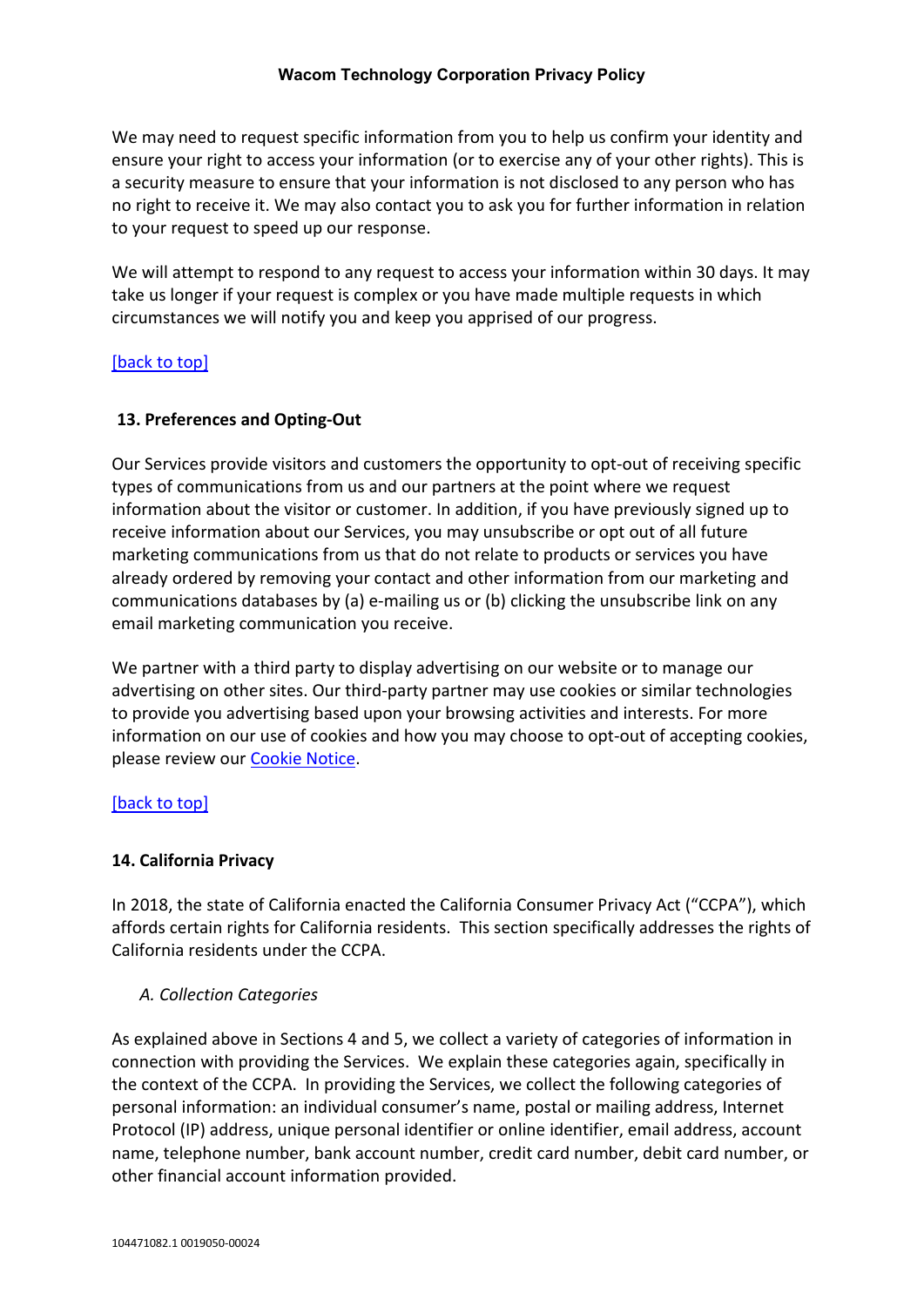## *B. Information Sources*

As explained above, we collect personal information from consumers themselves, directly via our website, interactions with our company personnel, and through social media, and, in some cases, from service providers such as payment processors.

## *C. Personal Information Use and Sharing for Business Purposes*

As explained in greater detail above in Section 6, we use personal information collected for a wide variety of business purposes:

- to provide and manage the Services, ensure the quality and security of the Services, communicate with consumers about our Services, and fulfill any contractual obligations we have with consumers;
- to facilitate the establishment and use of consumer's individual Wacom accounts they create for themselves. personal information to verify your identity and manage access to your Wacom account;
- to facilitate your participation on our online forums such as user groups and bulletin boards or in live or online events such as training seminars or conferences;
- for analytics purposes and to operate, maintain and improve the Services;
- to market the Services and gather additional information regarding the Services;
- to create new products and services;
- to protect, investigate, and deter against fraudulent, unauthorized, or illegal activity on or relating to our Services; and
- when necessary, to meet legal requirements, such as legally mandated reporting, subpoenas, court orders, or other legal process requirements.

We disclose your personal information for a business purpose or purposes to the following categories of third parties:

• Service providers, as explained in Sections 4, 5, 6, and 8, above, and with Affiliates.

## *D. Sales of Personal Information*

We do not engage in transactions by which we provide a consumer's personal information to other parties in exchange for financial payment. But the CCPA broadly defines "sale" to include transfers of information that do not necessarily involve monetary payment. With this broad definition in mind, we note again that the companies that provide cookies and similar technologies used in our website have access to and might use the Usage Information gathered through these technologies, which might include an individual consumer's IP address. Such uses might include targeted advertising information based on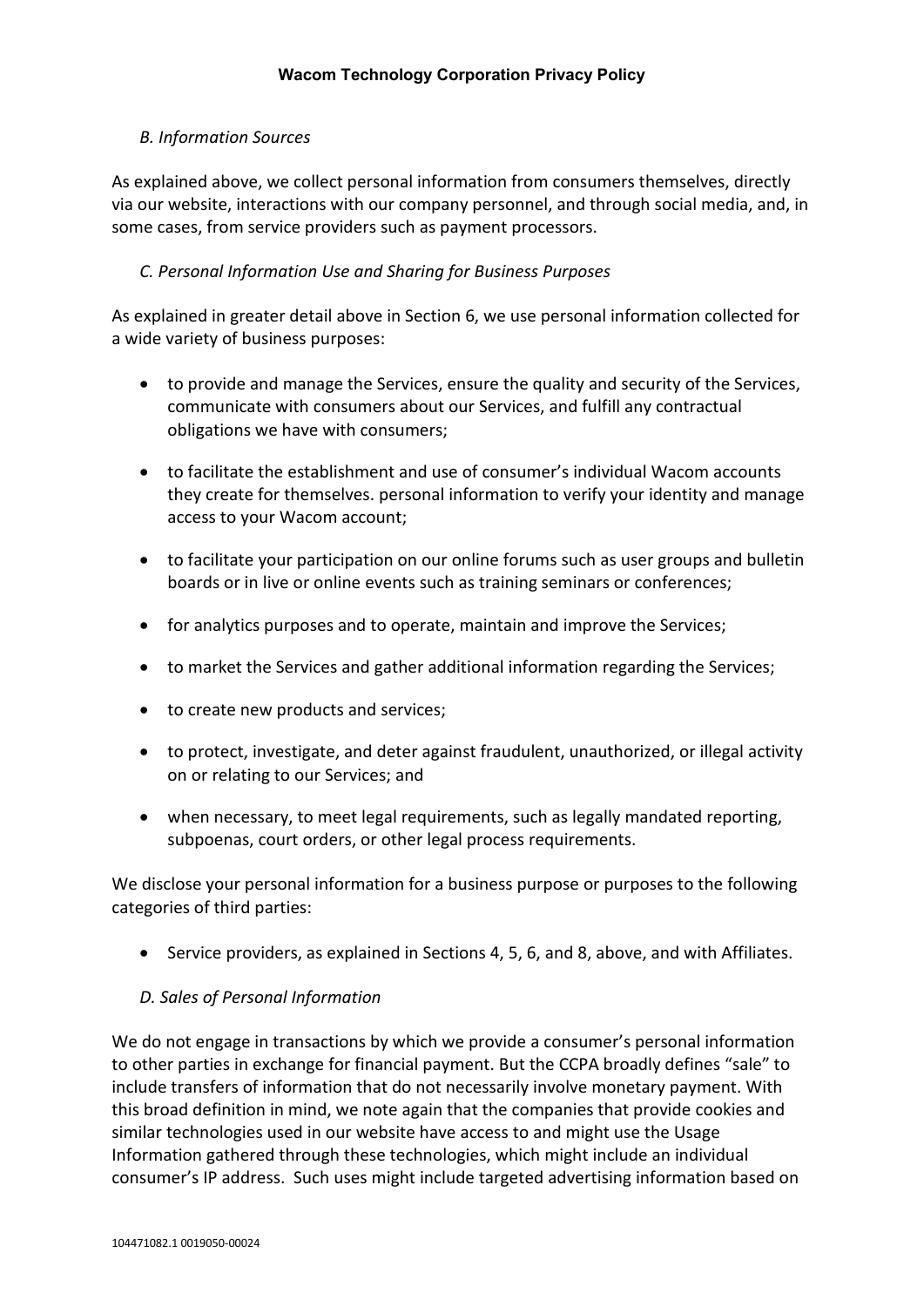individual internet activity and interests, improvement of the Services through website usage or data analytics, as well as the development of these companies' capabilities outside of the services provided to us. It is possible some of the businesses providing services to us might share Usage Information with their business partners. In addition, some companies that provide services to us might need to access to and use customer information as part of providing services to us, and these same companies might use this information for the development of their own business capabilities, not solely for the delivery of services to us.

To notify us of your desire to restrict the use of your personal information by third parties, click the link below and provide the information required in the webform:

## **[DO NOT SELL MY PERSONAL INFORMATION](https://www.wacom.com/en-us/privacy/ccpa/do-not-sell)**

If you believe you have questions about your request through this webform or want to make a request that you believe the webform does not address, please contact us and submit your request by emailing us at [privacy-wtc@wacom.com](mailto:privacy-wtc@wacom.com) or calling toll free at 1-855-669-2266.

## *E. Your California Rights and Choices*

The CCPA provides California residents with specific rights regarding their personal information. This section describes your CCPA rights and explains how to exercise those rights.

## **i. Access to Specific Information.**

You have the right to request that we disclose certain information to you about our collection and use of your personal information over the past 12 months. Once we receive and confirm your verifiable consumer request (see Exercising Consumer Rights, below), we will disclose to you:

- The categories of personal information we collected about you.
- The categories of sources for the personal information we collected about you.
- Our business or commercial purpose for collecting or selling that personal information.
- The categories of third parties with whom we share that personal information.
- The specific pieces of personal information we collected about you.
- If we sold or disclosed your personal information for a business purpose, two separate lists disclosing:
	- o sales, identifying the personal information categories that each category of recipient purchased; and
	- o disclosures for a business purpose, identifying the personal information categories that each category of recipient obtained.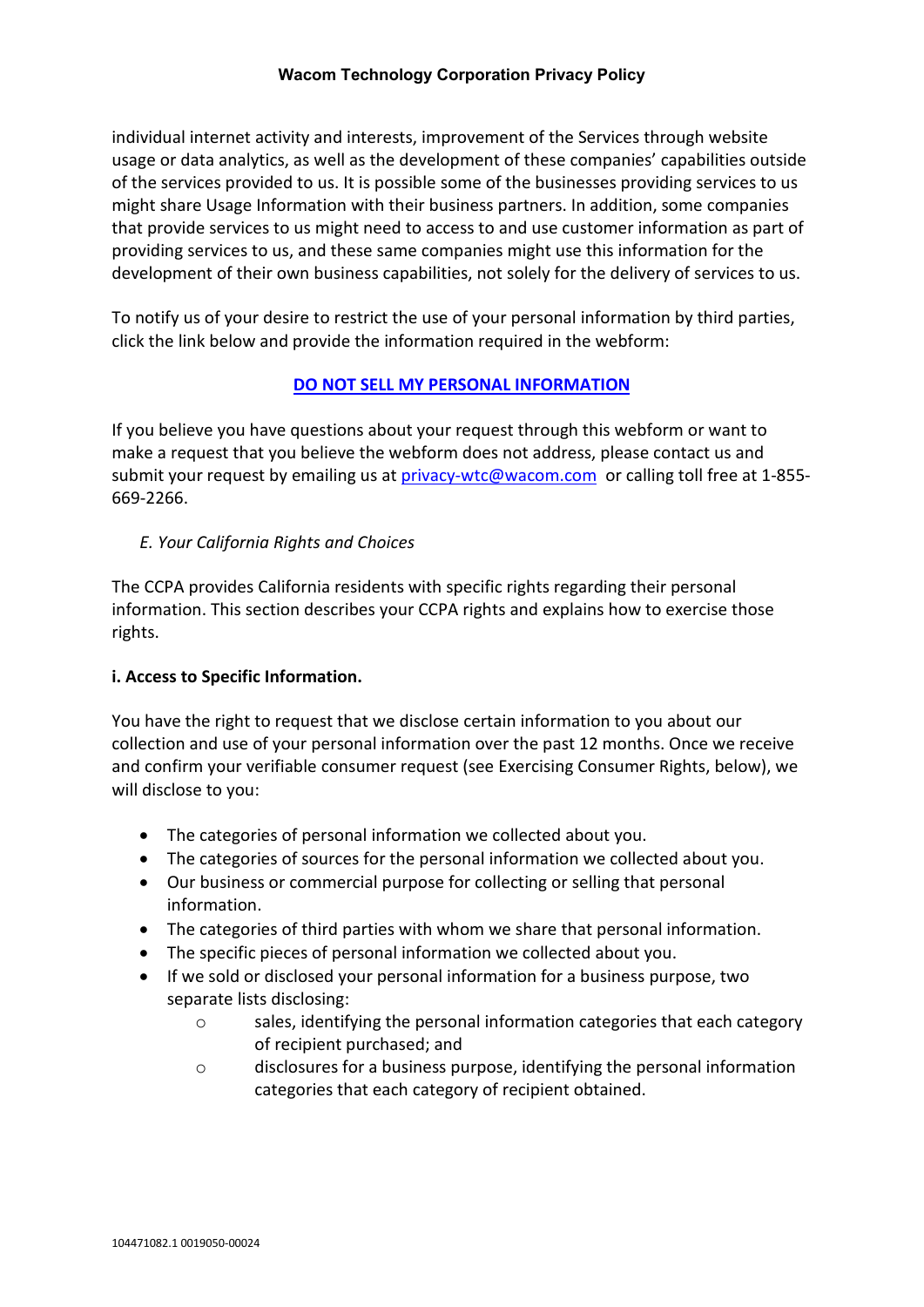## **ii. Deletion Request Rights**

You have the right to request that we delete any of your personal information that we collected from you, subject to certain exceptions. Once we receive and confirm your verifiable consumer request (see Exercising Consumer Rights, below), we will delete (and direct our service providers to delete) your personal information from our records, unless an exception applies.

We may deny your deletion request if retaining the information is necessary for us or our service provider(s) to:

- Complete the transaction for which we collected the personal information, provide a good or service that you requested, take actions reasonably anticipated within the context of our ongoing business relationship with you, or otherwise perform our contract with you.
- Detect security incidents, protect against malicious, deceptive, fraudulent, or illegal activity, or prosecute those responsible for such activities.
- Debug products to identify and repair errors that impair existing intended functionality.
- Exercise free speech, ensure the right of another consumer to exercise their free speech rights, or exercise another right provided for by law.
- Comply with the California Electronic Communications Privacy Act (Cal. Penal Code § 1546 et. seq.).
- Engage in public or peer-reviewed scientific, historical, or statistical research in the public interest that adheres to all other applicable ethics and privacy laws, when the information's deletion may likely render impossible or seriously impair the research's achievement, if you previously provided informed consent.
- Enable solely internal uses that are reasonably aligned with consumer expectations based on your relationship with us.
- Comply with a legal obligation.
- Make other internal and lawful uses of that information that are compatible with the context in which you provided it.

## **iii. The Right to Opt-Out – The Right to Opt Out of Sale of Personal Information**

You have the right to opt out of any sale of your information to a third party, i.e., to prevent a transfer of information to a third party that is not restricted in certain ways from making use of the information. As we explained above, some of the companies that provide cookies and similar technology might use Usage Information for development of their own products and services, including potentially the sharing of information with others. You can exercise your right to opt out of the transfer of your information by clicking on the link below and entering the information required.

### **DO NOT SELL MY PERSONAL INFORMATION**

### **iv. Exercising Consumer Rights**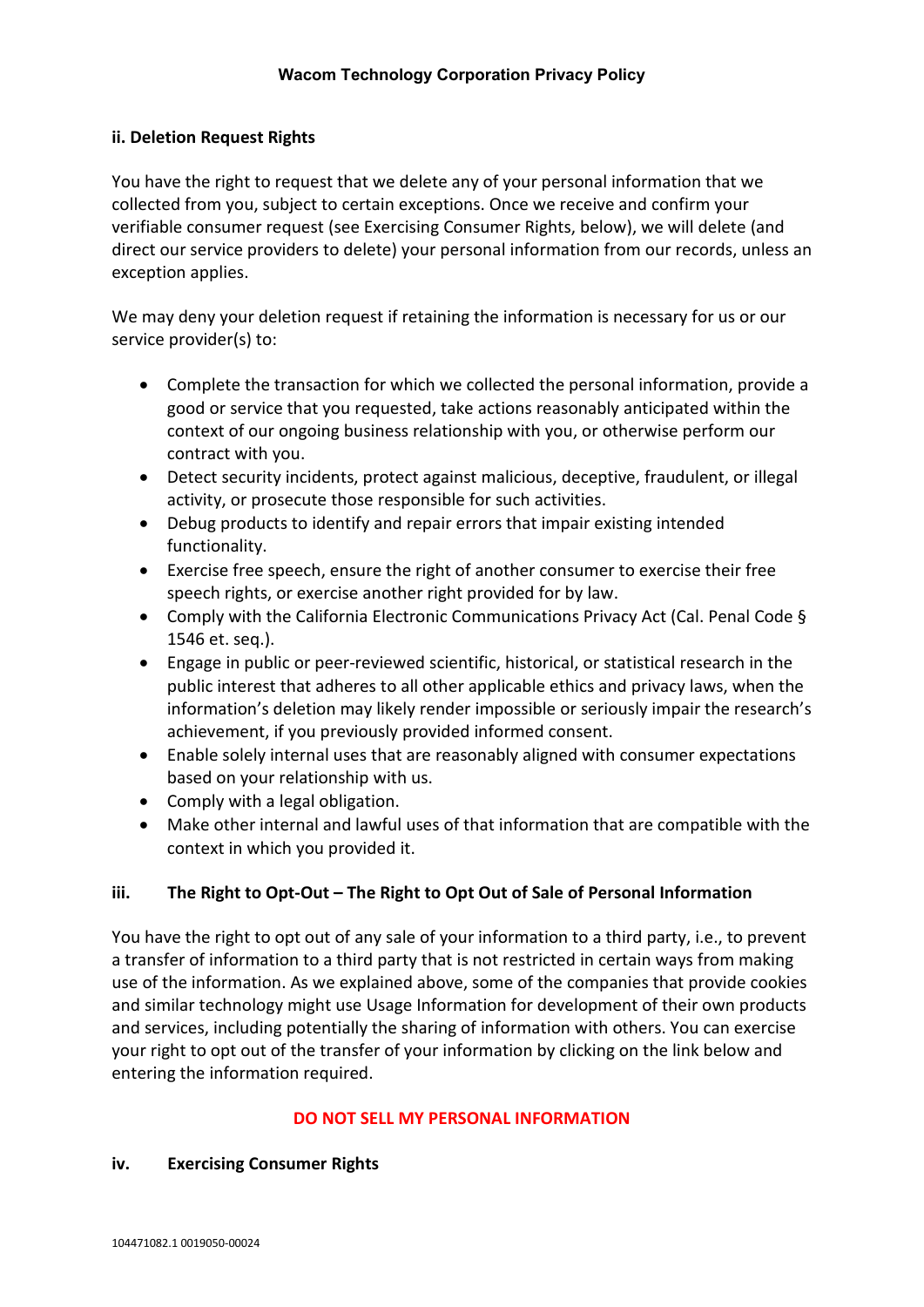To exercise the rights described above, please submit a verifiable consumer request to us by one of the following methods:

- Emailing us at [privacy-wtc@wacom.com;](mailto:privacy-wtc@wacom.com)
- Calling us toll free at 1-855-669-2266; or
- Submitting a request through our webform accessible [here.](https://www.wacom.com/en-us/privacy/ccpa)

Only you, or a person registered with the California Secretary of State that you authorize to act on your behalf, may make a verifiable consumer request related to your personal information. You may also make a verifiable consumer request on behalf of your minor child. You may only make a verifiable consumer request for access or data portability twice within a 12-month period.

To verify the identity of an individual making a request, a two-step process will need to be completed. A verifiable consumer request must:

- Describe your request with sufficient detail that allows us to properly understand, evaluate, and respond to it.
- Separately provide sufficient information that allows us to reasonably verify you are the person about whom we collected personal information or an authorized representative.

We cannot respond to your request or provide you with personal information if we cannot verify your identity or authority to make the request and confirm the personal information relates to you.

Making a verifiable consumer request does not require you to create an account with us. We will only use personal information provided in a verifiable consumer request to verify the requestor's identity or authority to make the request.

## **iv. Response Timing and Format**

We endeavor to respond to a verifiable consumer request within 45 days of its receipt. If we require more time, we will inform you of the reason and extension period in writing.

If you have an account with us, we will deliver our written response to that account. If you do not have an account with us, we will deliver our written response by mail or electronically, at your option.

Any disclosures we provide will cover only the 12-month period preceding the verifiable consumer request's receipt. The response we provide will also explain the reasons we cannot comply with a request, if applicable. For data portability requests, we will select a format to provide your personal information that is readily useable and should allow you to transmit the information from one entity to another entity without hindrance.

We do not charge a fee to process or respond to your verifiable consumer request unless it is excessive, repetitive, or manifestly unfounded. If we determine that the request warrants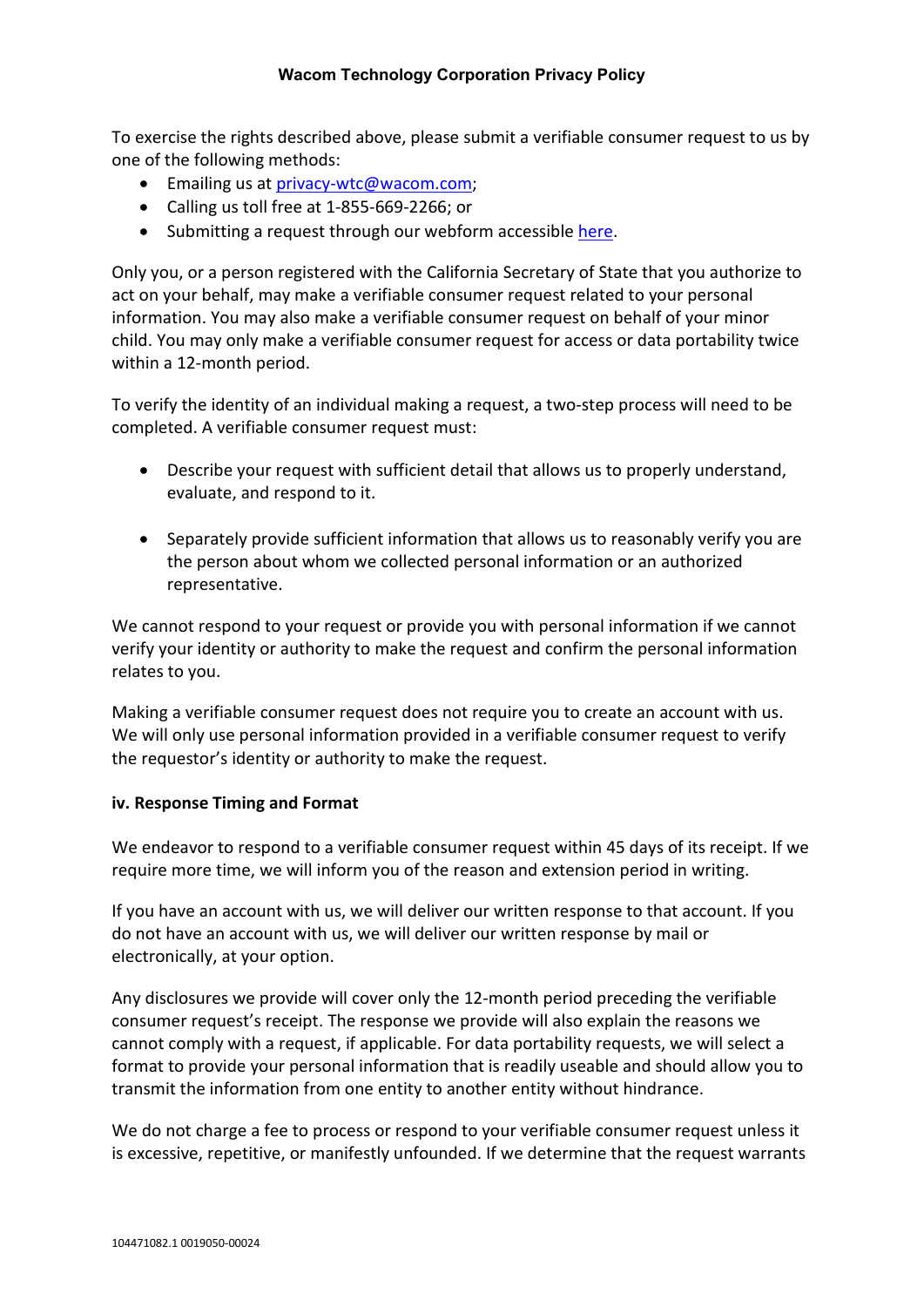a fee, we will tell you why we made that decision and provide you with a cost estimate before completing your request.

## *F. Non-Discrimination*

We will not discriminate against you for exercising your CCPA rights. Unless permitted by the CCPA, we will not:

- Deny you goods or services.
- Charge you different prices or rates for goods or services, including through granting discounts or other benefits, or imposing penalties.
- Provide you a different level or quality of goods or services.
- Suggest that you may receive a different price or rate for goods or services or a different level or quality of goods or services.

However, we may offer you certain financial incentives permitted by the CCPA that can result in different prices, rates, or quality levels. Any CCPA-permitted financial incentive we offer will reasonably relate to your personal information's value and contain written terms that describe the program's material aspects. Participation in a financial incentive program requires your prior opt in consent, which you may revoke at any time. However, we do not currently provide any financial incentives.

## *G. Shine the Light Disclosure*

We have not shared any personal information with other companies for their direct marketing use within the immediately preceding calendar year. Accordingly, California's "Shine the Light" law, Cal. Civil Code § 1798.83 to § 1798.84, does not apply to us and we have not established any mechanism for you to request information on our sharing of information for third parties' marketing purposes.

## [\[back to top\]](#page-0-2)

## <span id="page-17-0"></span>**15. Use by Children**

We do not knowingly process personal information for which we determine the purposes and means of processing about children under the age of 13 or equivalent minimum age in the relevant jurisdiction without advance parental consent. If you are the parent or guardian of a child under 13 years of age or equivalent minimum age in the relevant jurisdiction and believe that your child has directly disclosed information to us, then please contact us so that we may delete the child's information.